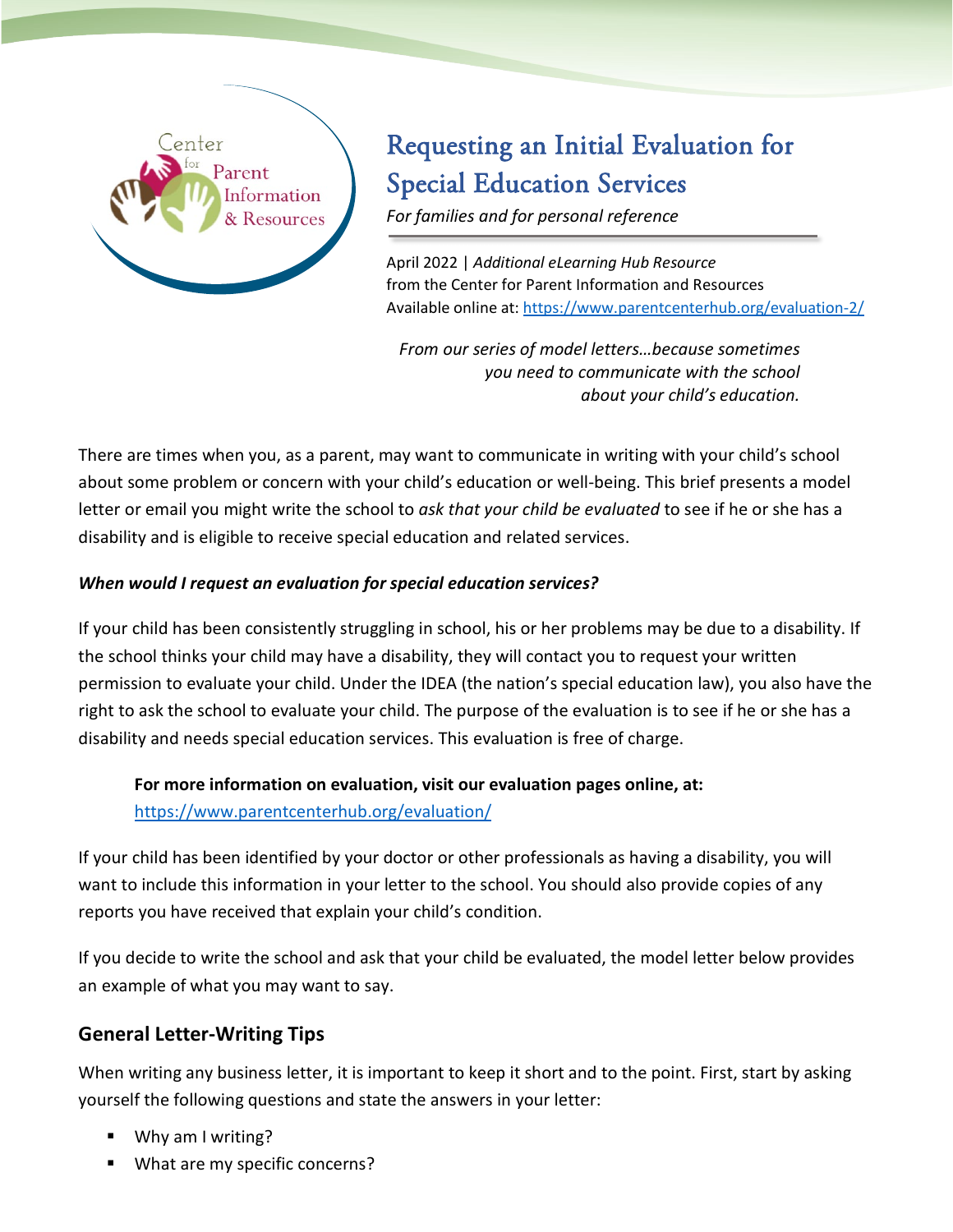- What are my questions?
- What would I like the person to do about this situation?
- What sort of response do I want: a letter, a meeting, a phone call, or something else?

Each letter you write should include the following basic information:

- Put the date on your letter.
- Give your child's full name and the name of your child's main teacher or current class placement.
- Say what you want, rather than what you don't want. Keep it simple.
- Give your address and a daytime phone number where you can be reached.
- Always end your letter with a "thank you."

#### *What are some other tips to keep in mind?*

You want to make a good impression so that the person reading your letter will understand your request and say "yes." Remember, this person may not know you, your child, or your child's situation. Keep the tone of your letter pleasant and businesslike. Give the facts without letting anger, frustration, blame, or other negative emotions creep in. Some letter-writing tips include:

- After you write your first draft, put the letter aside for a day or two. Then look at it again and revise it with fresh eyes.
- Read your letter as though you are the person receiving it. Is your request clear? Have you included the important facts? Does your letter ramble on and on? Is it likely to offend, or is the tone businesslike?
- Have someone else read your letter for you. Is your reason for writing clear? Can the reader tell what you are asking for? Would the reader say "yes" if he or she received this letter? Can your letter be improved?
- Use spell check and grammar check on the computer. Or ask someone reliable to edit your letter before you send it.
- **Keep a copy for your records.**



*Highly Rated Resource!* This resource was reviewed by 3-member panels of Parent Center staff working independently from one another to rate the quality, relevance, and usefulness of CPIR resources. This resource was found to be of "High Quality, High Relevance, High Usefulness" to Parent Centers.